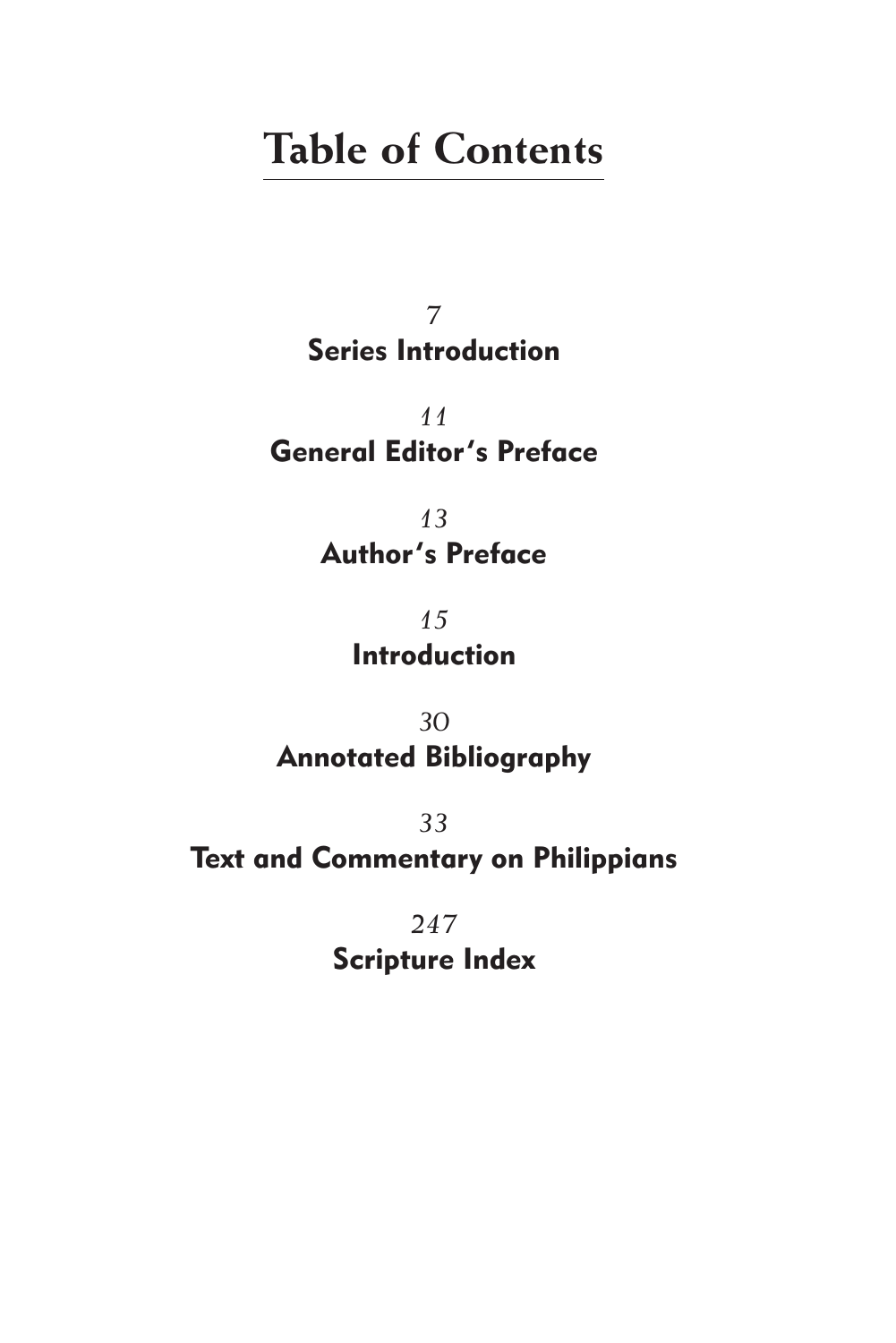## Philippians 1:1–11

## !

**P**<br> **P**<br>
To all the saints in Christ Jesus at Philipp<br>
with the overseers and deacons: **To all the saints in Christ Jesus at Philippi, together with the overseers and deacons:**

**2Grace and peace to you from God our Father and the Lord Jesus Christ.**

**3I thank my God every time I remember you. 4In all my prayers for all of you, I always pray with joy 5because of your partnership in the gospel from the first day until now, 6being confident of this, that he who began a good work in you will carry it on to completion until the day of Christ Jesus.**

**7It is right for me to feel this way about all of you, since I have you in my heart; for whether I am in chains or defending and confirming the gospel, all of you share in God's grace with me. 8God can testify how I long for all of you with the affection of Christ Jesus.**

**9And this is my prayer: that your love may abound more and more in knowledge and depth of insight, 10so that you may be able to discern what is best and may be pure and blameless until the day of Christ, 11filled with the fruit of righteousness that comes through Jesus Christ—to the glory and praise of God.**



IN PAUL'S TIME letters typically began with the name of the sender, the name of the recipient, and a brief salutation. Occasionally these initial phrases were followed by mention of the

sender's thanks to the gods and of continual prayers for the recipient's wellbeing. Paul's letters follow the outline of these customs, but he radically modifies the customs themselves so that they become tools for bringing the grand themes of his theology to bear on the concrete problems of the churches to which he writes. So skillful is Paul at adapting the letter-writing customs of his day in this way that the careful reader can often discover the primary concerns of his letters by examining the opening paragraphs. This means that in a Pauline letter the opening paragraphs are not meaningless pleasantries, like "Dear John" and "Sincerely yours," but powerful expressions of the gospel and critical guides to the proper understanding of the letter as a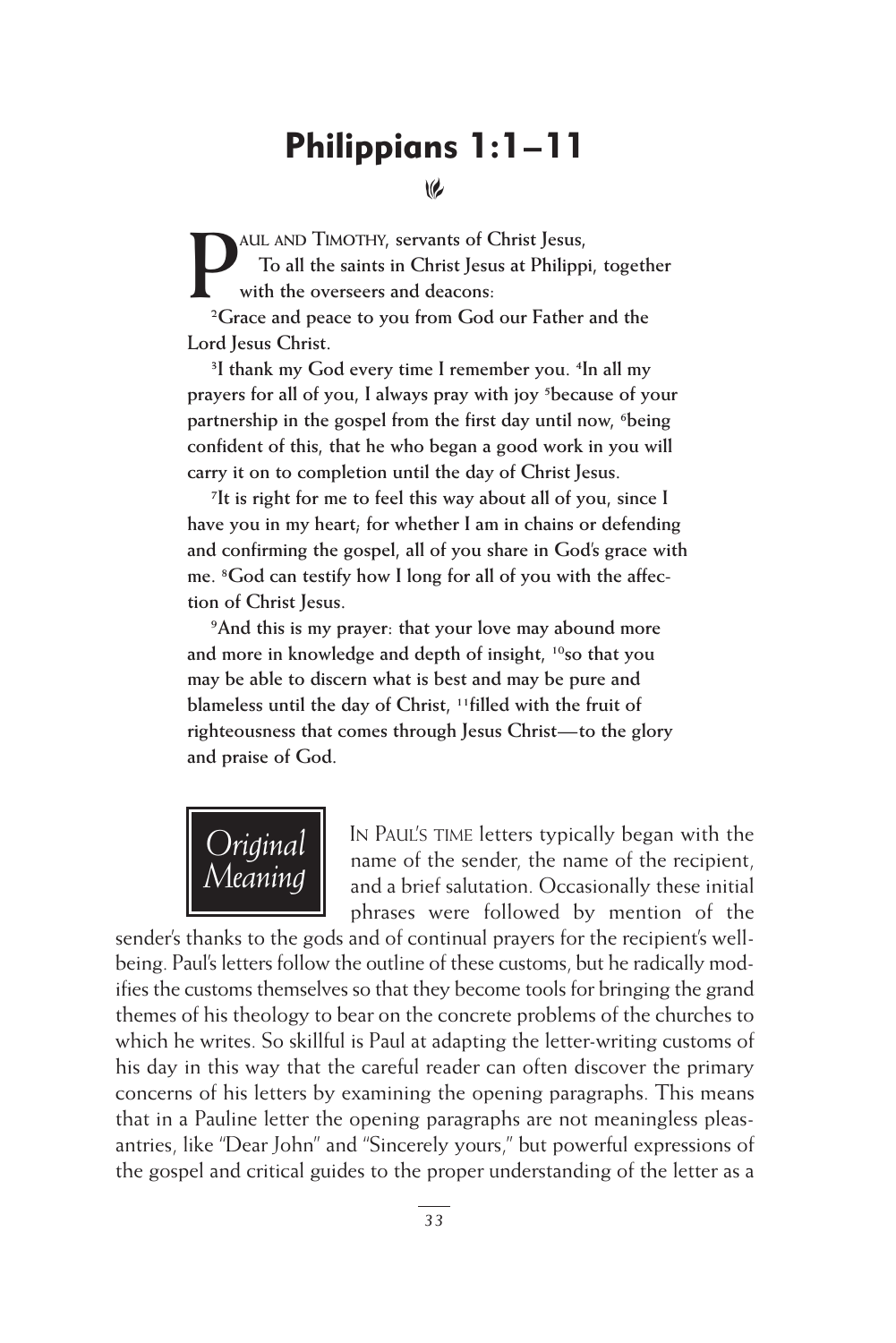whole. Philippians 1:1–11 is one of the best examples in the Pauline corpus of this principle in operation.

The passage can be divided into three paragraphs, a greeting  $(1:1-2)$ , a prayer of thanks (1:3–8), and a prayer of intercession (1:9–11). In the first paragraph Paul modifies the standard letter form for greetings to provide a model of the kind of humility he will urge upon the Philippians in later sections. In the second and third paragraphs he reshapes the typical form of the prayer section to describe the Philippians' concern for the advancement of the gospel and his own concern for their progress in the faith. As the letter progresses beyond these initial paragraphs, it becomes clear that these themes are Paul's primary interest.

**Humility, Unity, Sanctity, and Hello (1:1–2).** The opening words of first-century letters followed almost unfailingly the pattern "[Name] to [Name]: Greetings (*charein*)." For example, the Jewish leaders of the Jerusalem church began their letter to Gentile Christians with: "The apostles and elders, your brothers, To the Gentile believers in Antioch, Syria and Cilicia: Greetings" (Acts 15:23). The military commander in Jerusalem who was in charge of Paul likewise began his letter to the governor of Judea with: "Claudius Lysias, To His Excellency, Governor Felix: Greetings" (Acts 23:26). And in A.D. 40 the Egyptian Ammonios began each of four surviving letters to his friend and business associate Aphrodisios with the phrase, "Ammonios to his dearest Aphrodisios: Greetings."1 Paul follows this pattern in verses 1–2 but, in a way completely uncharacteristic of other letters from his time, expands it to make the normally simple words of greeting theologically significant. Three changes to the standard formula are particularly important.

First, in verse 1 Paul does not simply mention his and Timothy's names but includes a descriptive phrase: They are "servants of Christ Jesus." Paul's word for "servants" (*douloi*) does not refer to hired household help but is the term commonly used in ancient times for "slaves." Although in the Old Testament the term "slave" sometimes appears as a title of honor to indicate the special relationship of great heroes like Moses, Joshua, and David to God (Josh. 14:7; 24:29; Ps. 89:3), in the Greco-Roman context of Paul and his Philippian readers, it would have had unmistakable overtones of humility and submission.2 Paul's readers would probably have understood the term as Paul

<sup>1.</sup> The text of these letters appears in John L. White, *Light From Ancient Letters* (Philadelphia: Fortress, 1986), 121–24.

<sup>2.</sup> See Dale B. Martin, *Slavery as Salvation: The Metaphorof Slavery in Pauline Christianity* (New Haven: Yale University Press, 1990), xvi–xviii; Witherington, *Friendship and Finances in Philippi*, 30–31. A helpful and readable description of slavery in the Roman Empire can be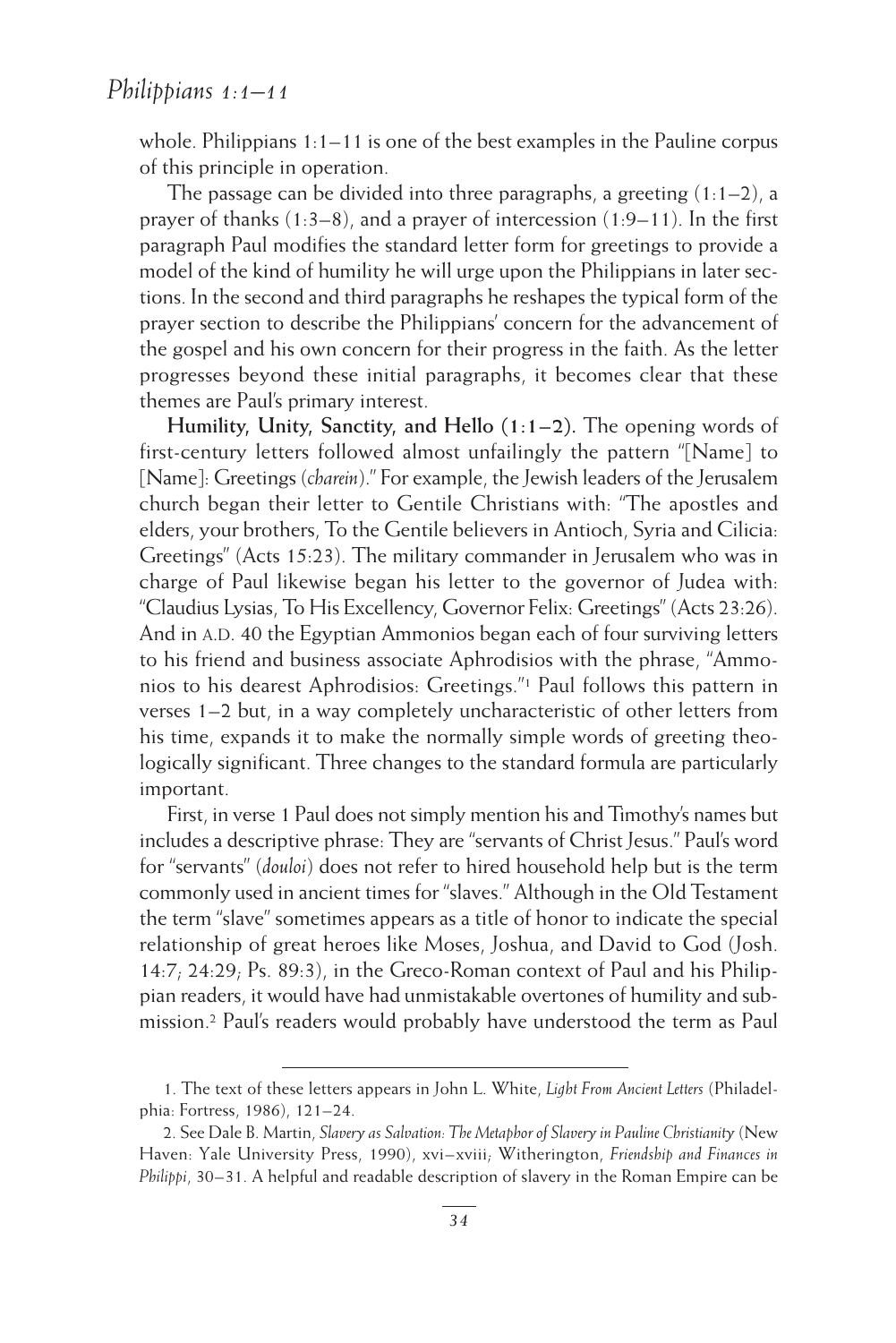used it here to refer to people conscripted into the service of Christ instead of into service to sin (cf. Rom. 6:16–23; Gal. 4:1–9; 5:1).

That Paul intended to emphasize this aspect of the term becomes even clearer when we compare the opening words of Philippians to the salutations in Romans 1:1 and Titus 1:1. These are the only other letters in which Paul begins by referring to himself as a slave, and in both he follows the designation immediately with a reference to his apostolic office. "Paul, a servant of Christ Jesus, called to be an apostle and set apart for the gospel of God," he says in Romans 1:1, and in Titus 1:1, "Paul, a servant of God and an apostle of Jesus Christ." Here in Philippians, however, the only position that Paul claims for himself and Timothy is the office of slave of Christ Jesus. The honored title "apostle" is missing.

Second, Paul modifies the standard letter opening by referring not merely to "the believers in Philippi" (cf. Acts 15:23) but to "all the saints in Christ Jesus at Philippi, together with the overseers and deacons." He wants the Philippians to know that the letter is addressed to them *all*, although he also wants to recognize the leaders of the church in a special way. <sup>3</sup> Among Paul's thirteen canonical letters, only three others—Romans, 1 Corinthians, and 2 Corinthians—use the term "all" in the greeting, and only Philippians refers to the leaders of the church by their official titles in the opening section of the letter. 4

Paul also follows his usual custom of calling his readers "saints" (*hagioi*). This term refers to the status of these believers as the people whom God has called out from among others and set apart, a position that carries with it the ethical responsibilities of the new covenant, just as in former times it carried the ethical responsibilities of the old covenant (Ex. 19:5–6; Lev. 11:45; Eph.  $4:1; 5:3$ ).

found in Paul Veyne's essay on "The Roman Empire," *A History of Private Life From Pagan Rome to Byzantium*, ed. Paul Veyne (Cambridge, Mass.: Harvard University Press, 1987), 51–70.

<sup>3.</sup> The terms "overseers" (*episkopoi*) and "deacons" (*diakonoi*) probably refer to two distinct offices of leadership within the Philippian church (cf. 1 Tim. 3:3–13), although precisely how they were distinguished from one another in Philippi is not clear. Since the "overseer" is elsewhere described as someone "able to teach" (1 Tim. 3:2; cf. 5:17; Titus 1:9; cf. Acts 20:28–31), a quality not required of the deacon (1 Tim. 3:8–10), and since the word "deacon" in its unofficial sense referred to one who waited on tables, it is possible that overseers were charged with teaching and guarding Christian doctrine whereas deacons were responsible for administrative matters. See Hermann Wolfgang Beyer, "διακονέω, κτλ." and "επισκόπτομαι, κτλ.," *Theological Dictionary of the New Testament*, ed. Gerhard Kittel, 10 vols. (Grand Rapids: Eerdmans, 1964–76), 2:81–93, 599–622.

<sup>4.</sup> It is probably not insignificant that the Roman and Corinthian communities were, like the Philippian church, having trouble with divisiveness. See, for example, 1 Cor. 1:12– 13; 3:4; 6:1; 8:10–12; 11:17–19; 12:12–26; and Rom. 14:1–15:13.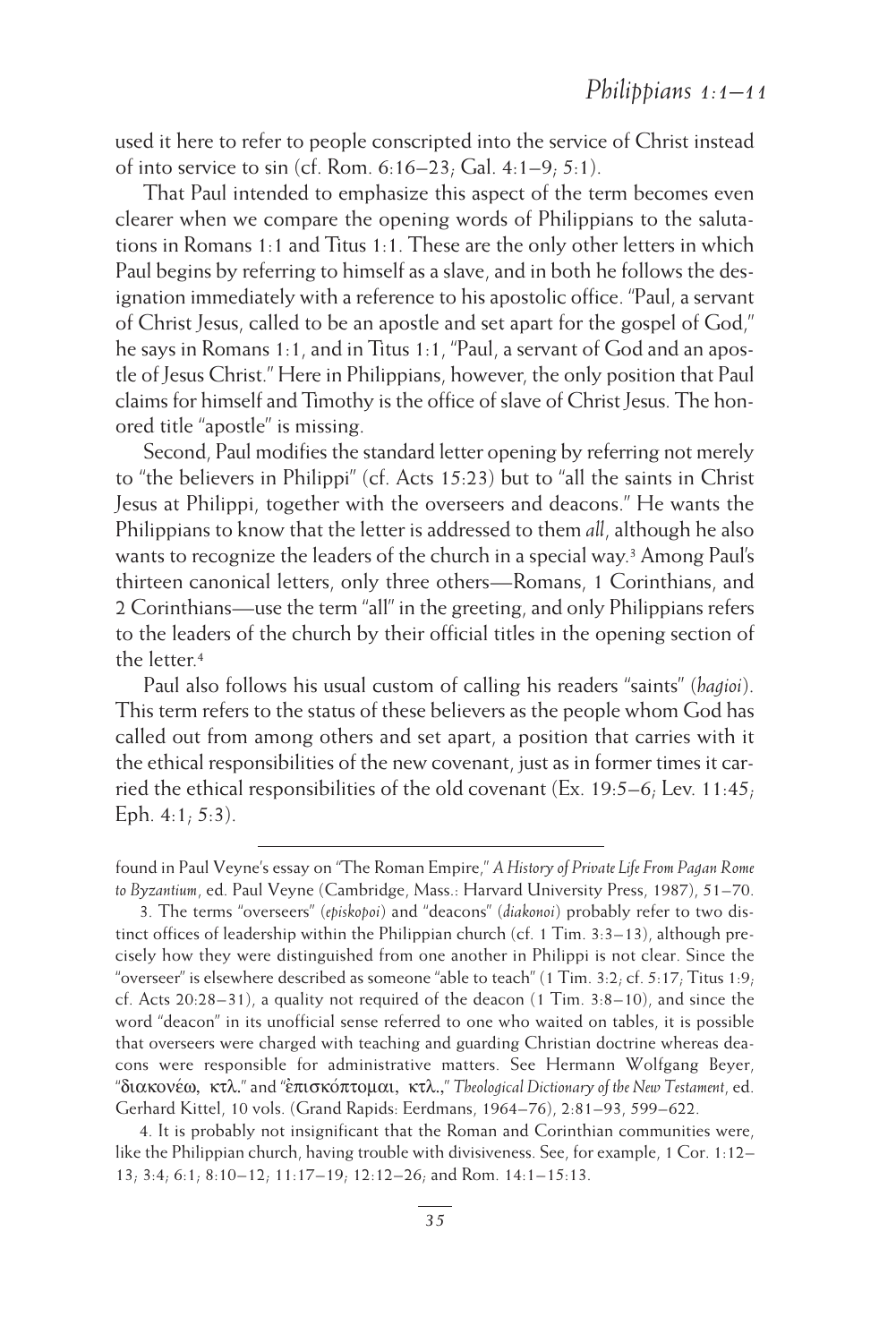What can account for this combination of features in Paul's opening description of the Philippian church, particularly for Paul's unique reference to the church's "overseers and deacons"? An answer lies close at hand if we couple Paul's description of the Philippian church in the salutation with his own description of himself and Timothy. Paul provides a model of the humility and concern for the interests of others that he will soon urge on the Philippians (2:1–11). Although Paul is God's apostle, set apart and called by him to his task (Rom. 1:2; Gal. 1:1, 15), and although Timothy is an approved coworker with Paul in this important service (Phil. 2:22; cf. 1 Cor. 4:17), Paul refuses to mention these high qualifications in the letter's opening. He prefers instead to emphasize his and Timothy's common role as slaves of Christ Jesus. He is careful, on the other hand, to give the leaders of the Philippian church their appropriate titles of dignity. By constructing his greeting in this manner he has, in a small way, showed concern not for his own interests but for the interests of others (cf. 2:4).

As the rest of the letter shows, Paul hopes that when the Philippians adopt this attitude of humble service to others, their "complaining [and] arguing" (2:14) will cease and individual church members at odds with each other, like Euodia and Syntyche, will "agree ... in the Lord" (4:2). Paul's statement that he writes the letter to "all the saints" in Philippi adds additional punch to this subtle but powerful message. Although he singles out the leaders of the church for special recognition, he does not write only to them; and although either Euodia or Syntyche may have been delighted to have Paul on her side, Paul refuses to play favorites. The letter is addressed instead to the entire church. Moreover, the term *saints* reminds the Philippians that they are united with one another not by their own decision but by God's having chosen them out of all the peoples of the earth to be his treasured possession (cf. Ex. 19:5–6).

Third, as in all but two of his other letters, Paul expands the typical greeting by transforming the term "Greetings!" (*charein*) into the term "grace" (*charis*) and by adding the Jewish salutation, "peace" (v. 2). <sup>5</sup> Paul's change of *charein* into *charis* shows that he does not intend for either of his two words of greeting to function as a simple salutation but to carry a deeper significance. By "grace" Paul means "the grace of our Lord Jesus Christ," who "though he was rich, yet for your sakes he became poor, so that you through his poverty might become rich" (2 Cor. 8:9). This is the "grace" in which believers now stand, since through the sacrifice of Christ on the cross, God has atoned for their sin and brought the hostility that sin engendered

<sup>5.</sup> In 1 Tim. 1:2 and 2 Tim. 1:2, Paul varies his custom slightly by inserting the term "mercy" between "grace" and "peace."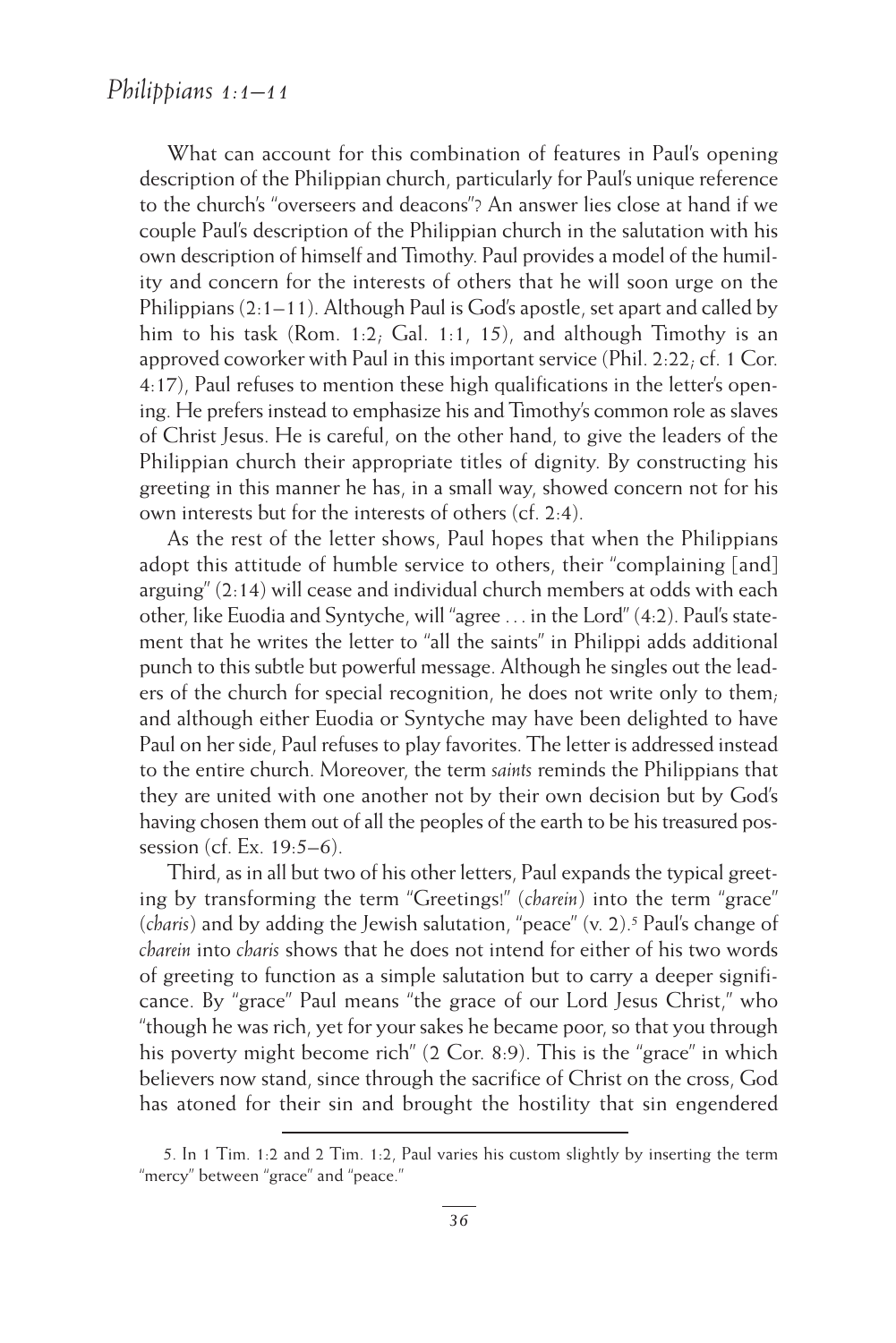between God and his creation to an end (Rom. 3:24–25; 5:2). Similarly, the "peace" Paul commends to the Philippians is the blessing of reconciliation that has resulted from God's gracious work on their behalf (Rom. 5:1).

In the first two verses of this letter, then, and in a part of the letter that might have been left formal and theologically bland, Paul has compressed the elements of a profound message that he will unpack as the letter progresses. He has provided a model of what it means to put the interests of others and of the gospel ahead of one's own (cf. 2:3–4, 21–22), he has reminded the Philippians that their status as "saints" implies their unity as the people whom God has called to be his treasured possession (cf. 1:27; 2:14–16; 3:20; 4:2), and he has recalled the essence of the gospel for which he is in prison, whose progress the Philippians have supported, and for which he wants the Philippians to contend (1:5, 7; 2:27; 4:3, 15). This work of foreshadowing the primary themes of the letter continues in a more obvious way within the prayers of thanksgiving and intercession that follow.

**Thanksgiving for the Philippians' Partnership (1:3–8).** In the year 168 B.C., an Egyptian woman named Isias wrote to her husband, Hephaistion, to ask him to return home from a period of religious seclusion at a temple in Memphis. After greeting her husband in the customary way, Isias wrote,

If you are well and your other affairs turn out in a like fashion, it would be as I have been continually praying to the gods; I myself am also well and the child and all in the household are continually thinking of you. 6

Mention of prayer to the gods for the recipient of a letter was common in the private correspondence of Paul's time. As with his initial greeting, Paul follows the conventional pattern (vv. 3–11), but once again transforms it with the gospel. In the first part of this section (vv.  $3-8$ ) he reports to the Philippians his continual thanks to God for them and gives the reasons for his thankfulness. In the second part he tells the church that he intercedes for them with God and describes the content of that intercession (vv. 9–11). As with the greeting, Paul's prayer report foreshadows the letter's most important themes. 7

<sup>6.</sup> White, *Light From Ancient Letters,* 65. On the functions of the opening thanksgiving prayers in Paul's letters, see Paul Schubert, *Form and Function of the Pauline Thanksgivings* (Berlin: Töpelmann, 1939); Peter Thomas O'Brien, *Introductory Thanksgivings in the Letters of Paul* (Leiden: Brill, 1977).

<sup>7.</sup> Schubert, *Form and Function*, 161–64, 180, points out that thanksgiving prayers in ancient letters outside the New Testament often introduce the subject of the letters in which they occur. But it is fair to say that Paul's thanksgiving prayers anticipate the themes of his letters in far greater detail than do the thanksgiving prayers in most private letters from his time.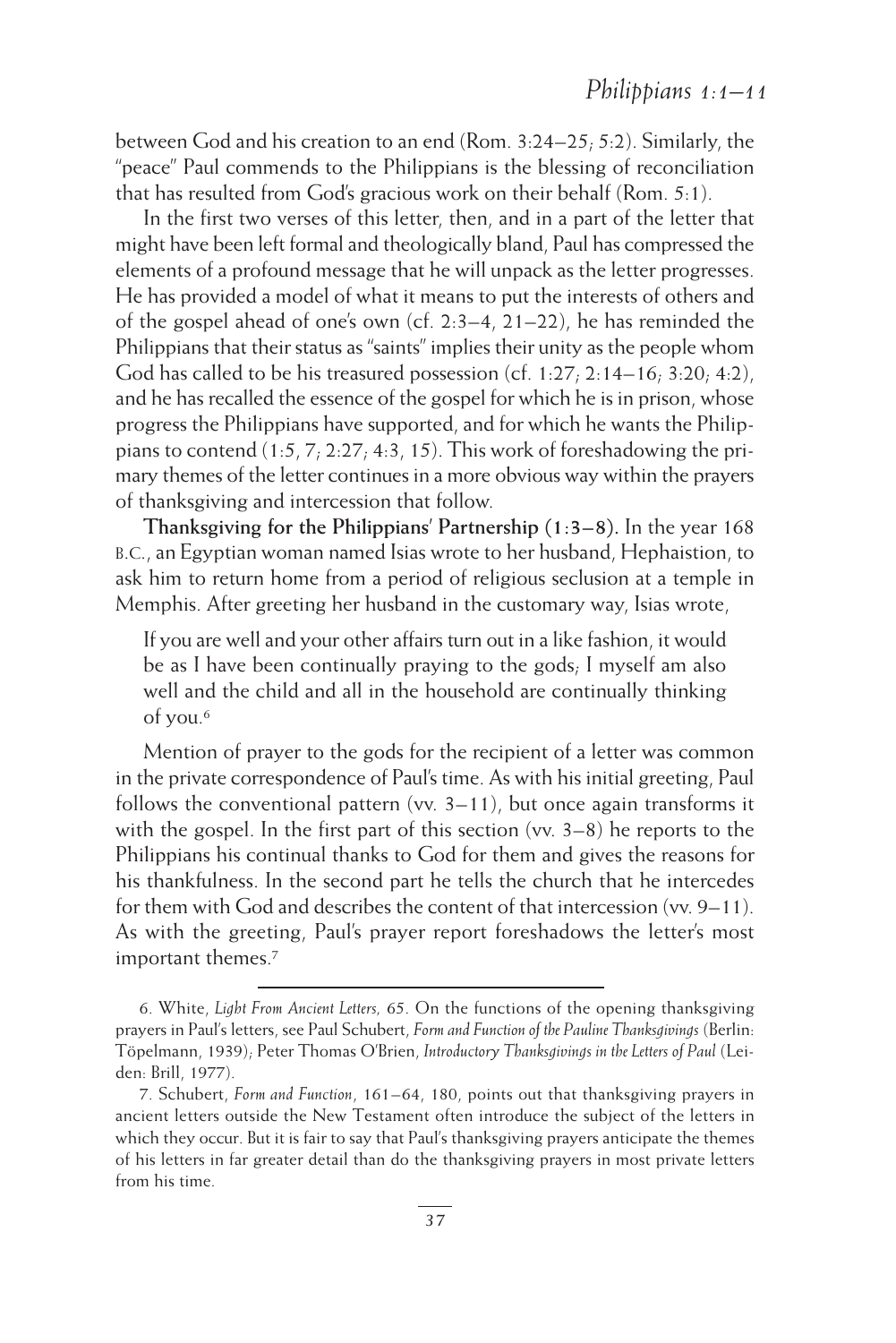Paul begins the description of his prayers of thanksgiving in verses 3–4 with the comment that he prays for the Philippians "with joy." His primary intention for this description is simply to affirm his affection for the Philippians; but it also announces a theme that runs throughout the letter: The believer should be joyful (1:18; 25; 2:17–18, 29; 3:1; 4:4; cf. 2:2; 4:1). Here we find Paul once again modeling for the Philippians a quality that he will later admonish them to cultivate among themselves (3:1; 4:4). For Paul, joy is not the result of finding himself in comfortable circumstances but of seeing the gospel make progress through his circumstances and through the circumstances of the Philippians, whatever they might be (1:18; 2:17). Thus, Paul, is joyful when he remembers the Philippians in prayer because God is at work in their midst for the advancement of the gospel. The two reasons he gives for his joyful thanks show this clearly.

Paul's first reason is that the Philippians have entered into "partnership" with him in the work of the gospel from the time that he first preached it among them to the present (v. 5). The term "partnership" (*koinonia*) means more than "fellowship" (KJV) or even "sharing" (NRSV). It refers to the Philippians' practical support of Paul's efforts to proclaim the gospel and meet the needs of other believers. Thus Paul uses the verbal form of this noun later in the letter to commend the Philippians for entering into partnership with him (*synkoinoneo*) in his troubles by means of their gifts to him during his imprisonment (4:14). He also uses it to recall their willingness to participate (*koinoneo*) "in the matter of giving and receiving" during his ministry at Thessalonica and elsewhere (4:15; cf. 2 Cor. 8:2). The "partnership" of the Philippians for which Paul thanks God in verse 5, therefore, is their practical assistance of his efforts to proclaim the gospel. <sup>8</sup> The apostle is particularly thankful, moreover, for the consistency of this support. The Philippians have given it "from the first day until now," even when no other church did so (4:15) and even though the church itself was not wealthy (2 Cor. 8:2–3).

Paul's second reason for joyful thankfulness to God is his confidence that God will complete the good work he has begun in the Philippians (v. 6). This work, which must be identified with the Philippians' salvation, will reach its consummation only at "the day of Christ Jesus." It is a work that God alone accomplishes, but the notion that it is not yet complete shows that it involves a progressive transformation of the lives of believers. The "good work" of salvation, then, includes God's gift to believers both of the will and of the ability to do good works. The presence of these good works in turn

<sup>8.</sup> See J. Hainz, " $\kappa$ 01VWVÓC," *Exegetical Dictionary of the New Testament*, ed. Horst Balz and Gerhard Schneider, 3 vols. (Grand Rapids: Eerdmans, 1990–93), 2:303–5; Witherington, *Friendship and Finances in Philippi*, 37–38.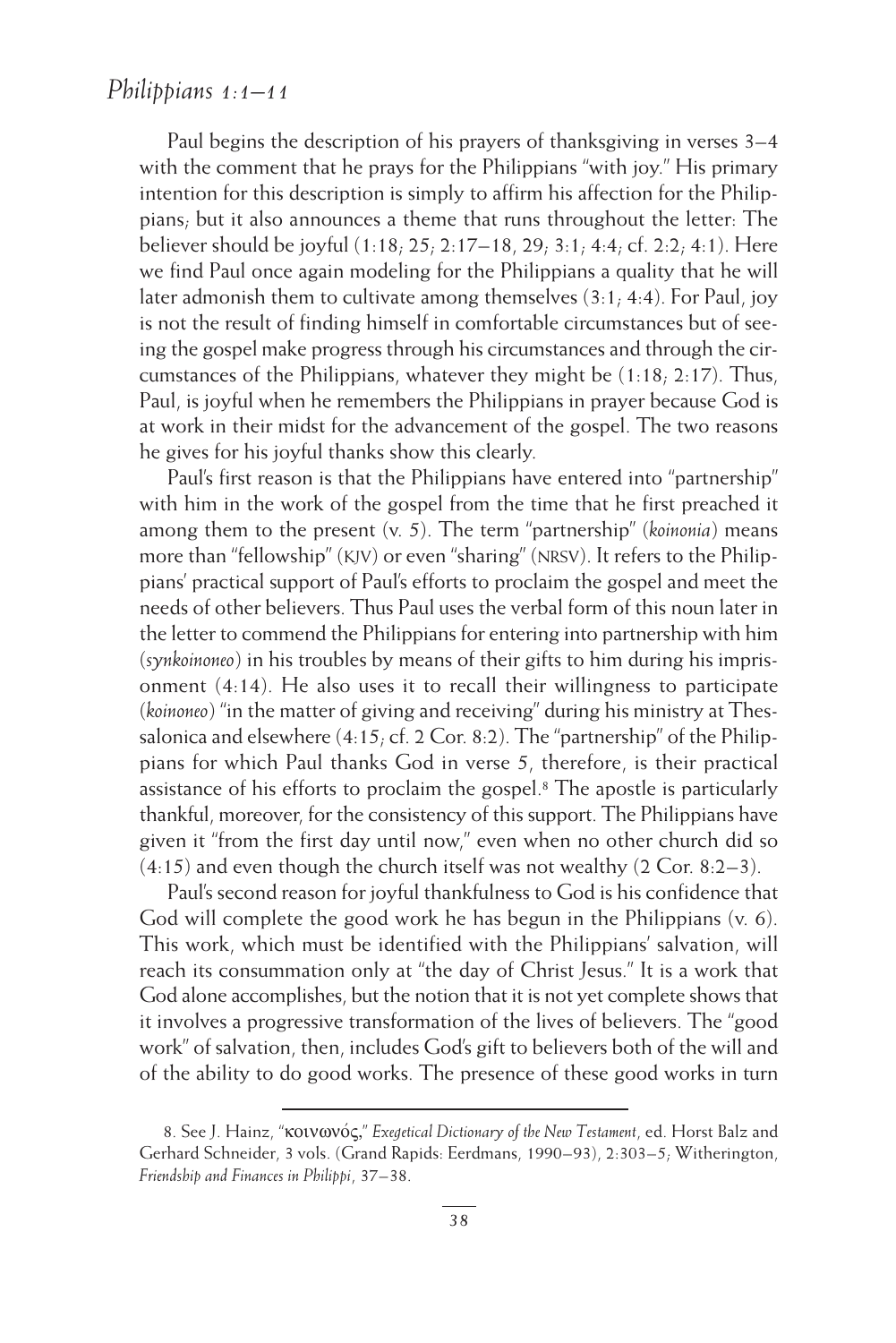provides evidence of real belief—evidence that God has begun and will complete the work of salvation in the person who displays them. Thus Paul says in 1:28 that the Philippians' steadfastness in the midst of persecution serves as a sign of their future salvation, and in 2:12–13 that whereas the Philippians should "work out" their "salvation with fear and trembling," God is the effective power behind this work. This thought also lies behind Paul's confession in 3:12, that he presses on "to take hold of that for which Christ Jesus took hold of me." It is only because God in his grace has taken hold of believers and works within them to produce a life consistent with the gospel that they can in any sense "take hold" of salvation on "the day of Christ Jesus." In other words, those who will be saved in the future live holy lives in the present, but the holiness that characterizes their lives is God's work from beginning to end.<sup>9</sup>

If this represents a correct understanding of verse 6, then Paul's first two reasons for joyful thanks to God are probably bound to one another by a profound theological truth. Paul thanks God for the Philippians' partnership in the gospel not only because of the practical assistance it provided for the advancement of the gospel but also because it stands as a confirmation that God is at work in the lives of the Philippians (cf. 4:17). Paul knows, moreover, that if God has begun a work of grace in the Philippians, he will complete it, for he has the power "to bring everything under his control" (3:21); he is thus confident that God will conduct the Philippians safely into the realm of salvation on the day of Christ Jesus. This, he feels, is reason enough to rejoice.<sup>10</sup>

But there is another, more personal reason for thanks as well. In verses 7–8 Paul affirms that his joyful thanks to God is justified by his own deeply felt affection for the Philippians. He has them in his heart (v. 7a) and longs for them "with the affection of Christ Jesus" (v. 8). He feels this way about them because of their consistent partnership in his ministry through thick and thin (v. 7b). Paul describes this faithful commitment in terms that reflect his present position as a prisoner for the gospel. Whether he is in chains, he says, or "defending" and "confirming" the gospel, the Philippians have stood

<sup>9.</sup> The comments of Silva, *Philippians*, 50–52, on this aspect of v. 6 are especially helpful.

<sup>10.</sup> See 2 Cor. 9:6–15, which provides an illuminating parallel to this passage. Here Paul urges the churches in Achaia to give to his collection for the needy believers in Jerusalem by reminding them that God in his grace will give them both the resources and the desire to "abound in every good work" (v. 8). The result, Paul says, will not only be the meeting of the needs of God's people but "many expressions of thanks to God" (v. 12; cf. v. 11). This kind of obedience, which lies in the future for the Achaeans, lies in the past for the Philippians and has already resulted, according to Phil. 1:3–8, in Paul's frequent prayers of thanksgiving.